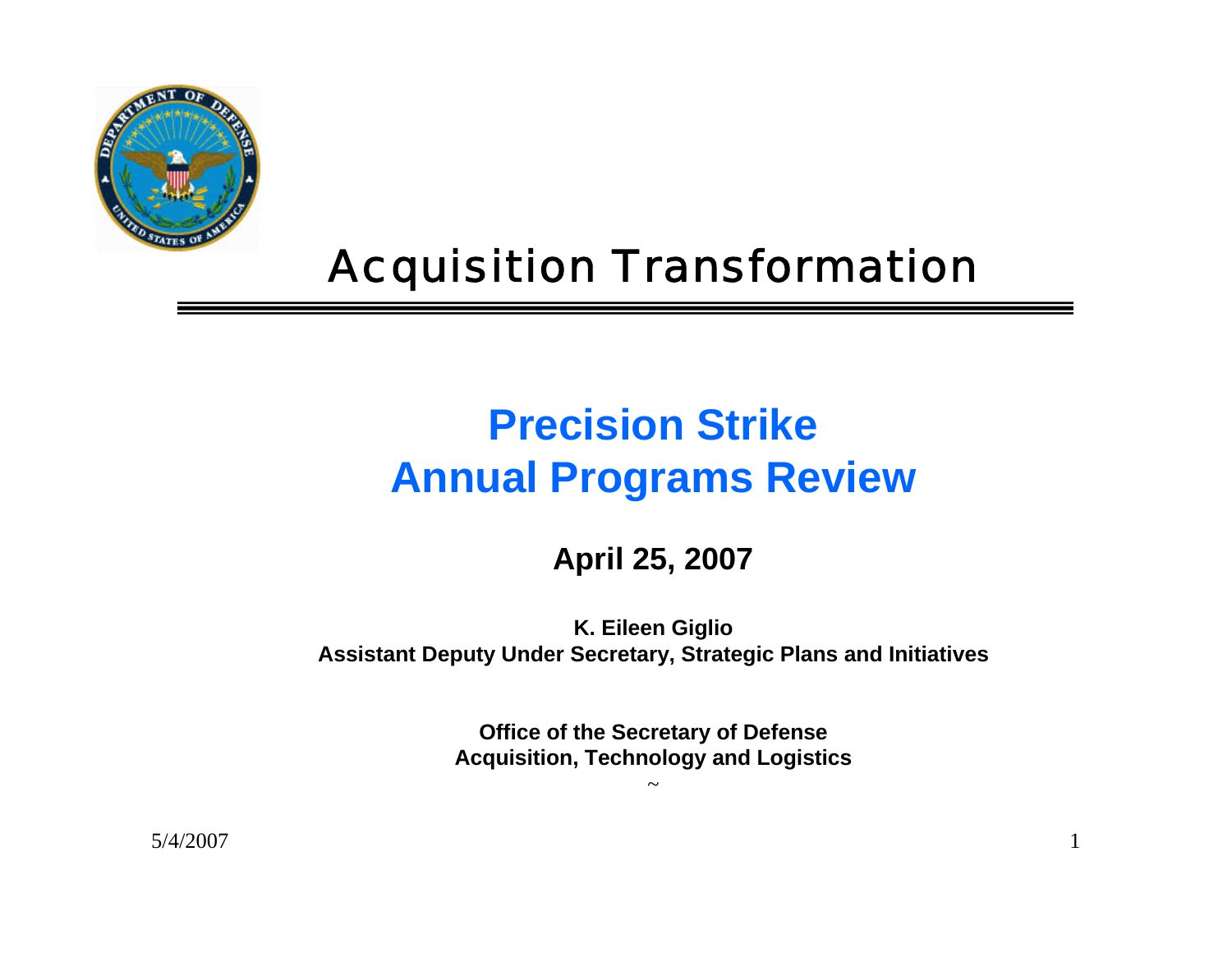

#### CHALLENGES TO THE ACQUISTION **SYSTEM**

**What's New?**

- Post 9/11 Functional not technical threats
- Immediate Warfighter Needs
- Terrorism
- Asymmetric Threats
- Global markets
- Quadrennial Defense Review and IRG
- Strategic Goals and Initiatives
- Transformation
- Diminishing resources
- Workforce challenges
- Consolidation of Industrial Base
- Contracting based on "Conspiracy of Hope"
- Acquisition slow and complex
- **Immature Technologies**
- 5/4/2007 $\frac{7}{2}$  $F$ tc…..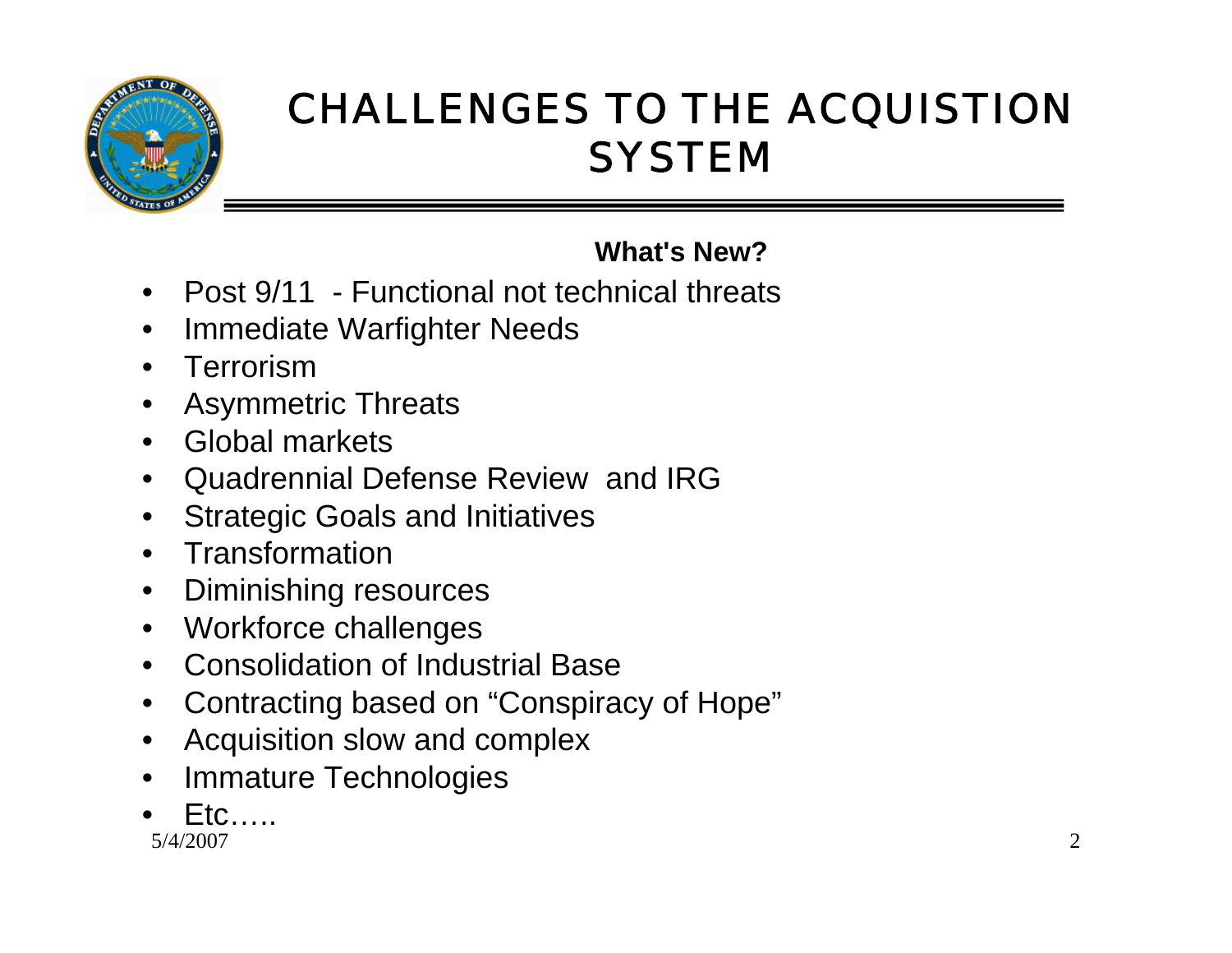

## Precision and Adaptability

- •Vision
- •Communication
- Collaboration
- Cooperation
- Consistency
- Transparency
- $\bullet$ Roadmaps
- Partnerships
- Horizontal Integration
- The Four "I"s

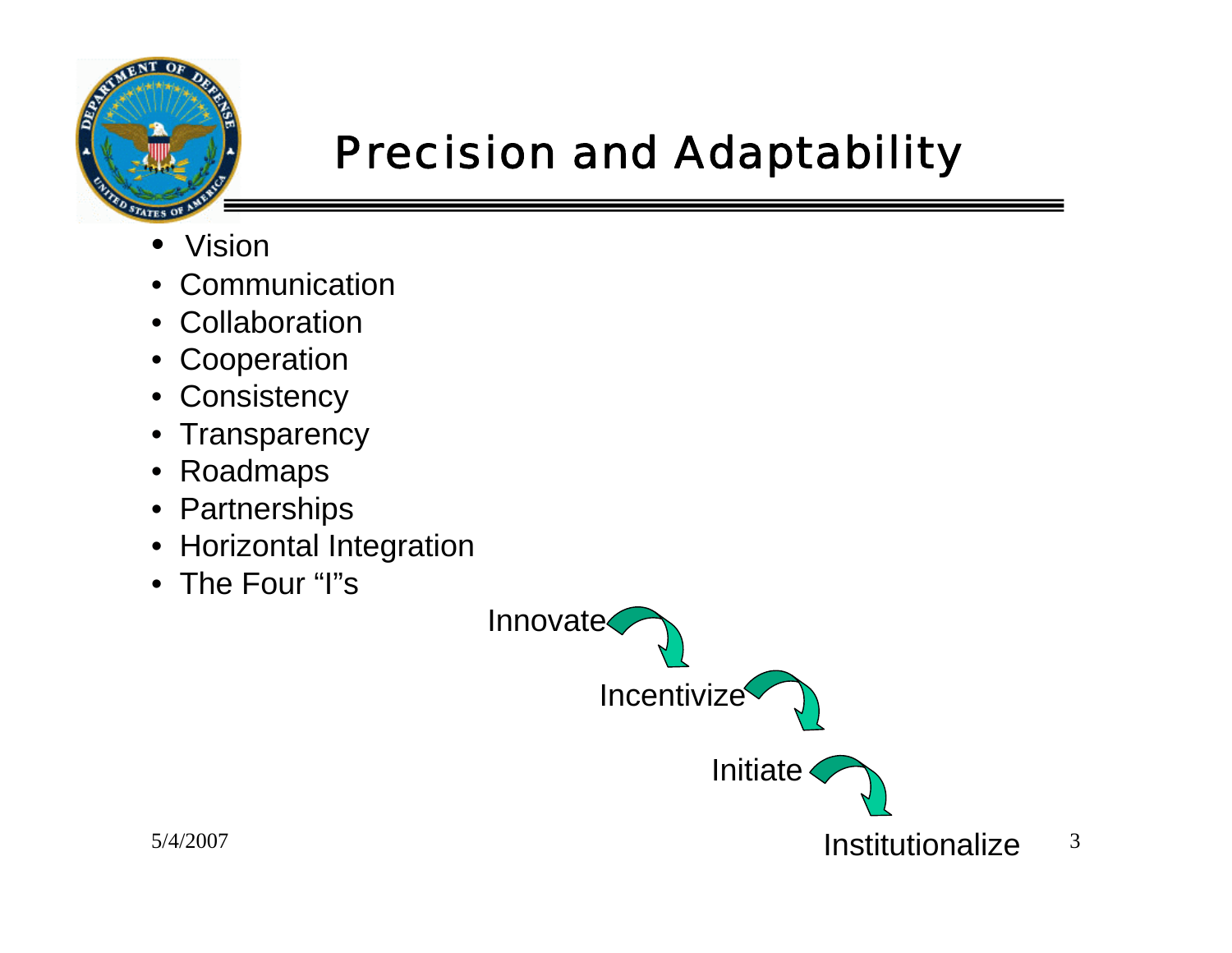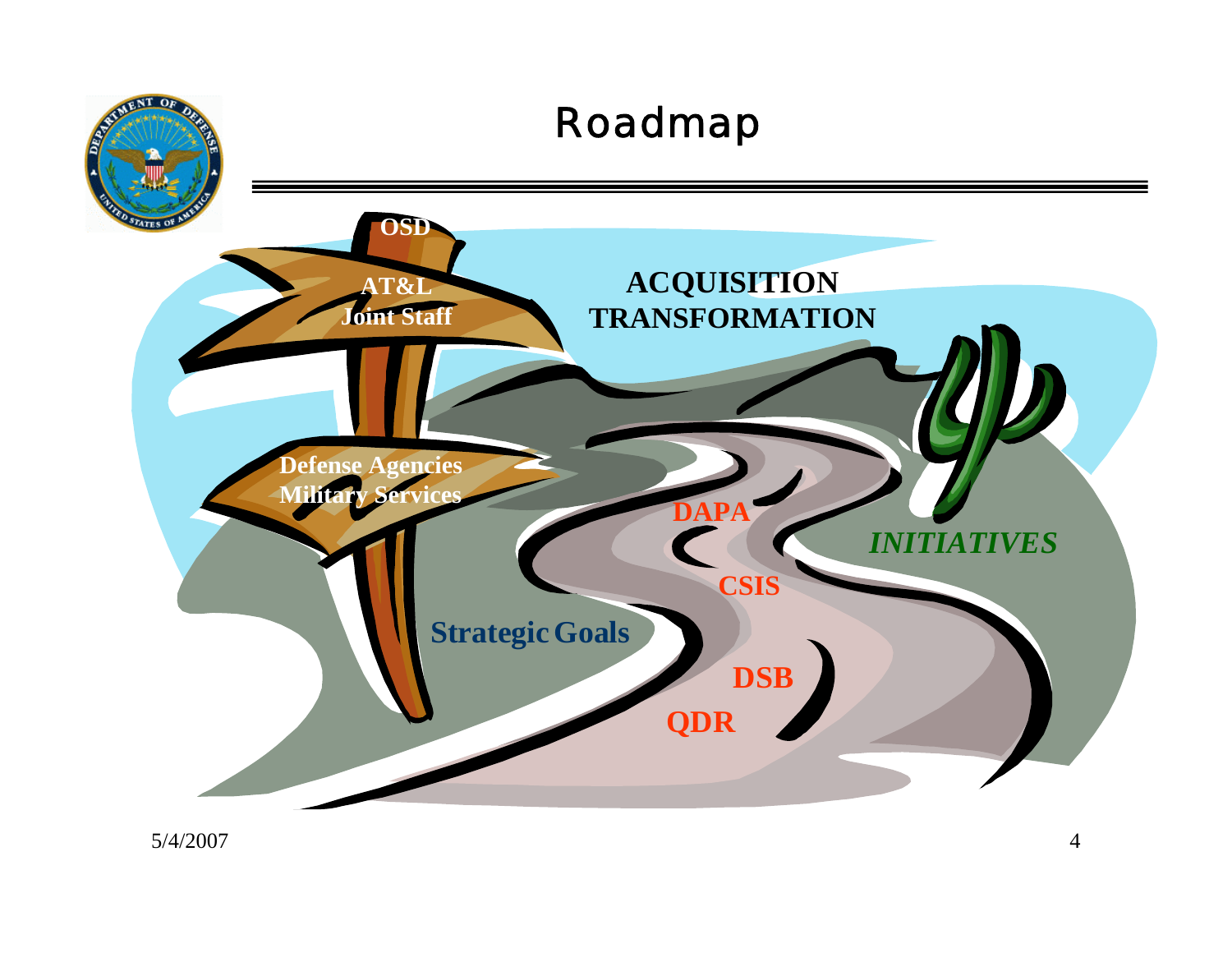#### Implementing Acquisition Reforms

Section 804 of the National Defense Authorization Act, Fiscal Year 2007 requires biannual reports to Congress regarding the implementation of recommendations as follows:

- **Defense Acquisition Performance Assessment Project, January 2006;**
- **Defense Science Board summer Study on Transformation: "A Progress Assessment, February 2006;**
- **The Center for Strategic and International Studies, "Beyond Goldwater Nichols: U.S. Government and Defense Reform for a New Strategic Era" July 2005;**
- **Quadrennial Defense Review (February 2006).**

The Strategic Plan, to prepare these biannual reports to Congress is designed to 1. Review and experiment with recommendations,

- 2. identify initiatives that are ongoing across the Department and,
- 3. track Strategic Plans and Goals.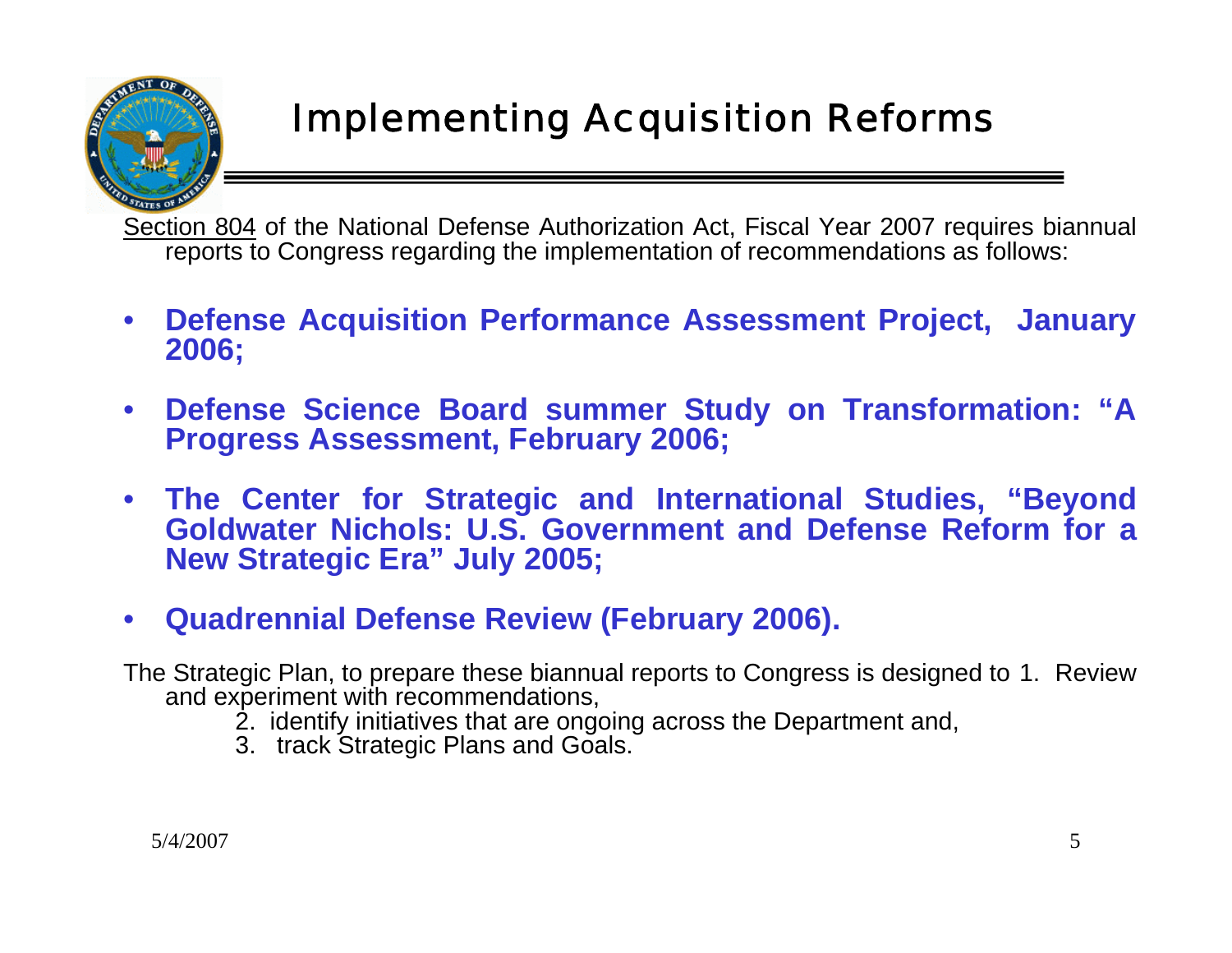

### Acquisition Transformation

The Mission

The Acquisition Transformation process, the Acquisition, Technology and Logistics Strategic Goals Implementation Plan and the Section 804 Report set the stage for real change and accountability. Capturing the data and centralizing the message will ensue from the socialization, focus and visibility on all aspects of acquisition processes – department-wide.

*"A sense of urgency has been established to streamline and simplify the Acquisition System with aggressive initiatives to provide lasting solutions for predictable performance. DoD is tracking the milestones to ensure that the desired outcomes in this transformation are achieved."*

**Section 804 Defense Acquisition Transformation Report to Congress. February 2006 ~ Ken Krieg**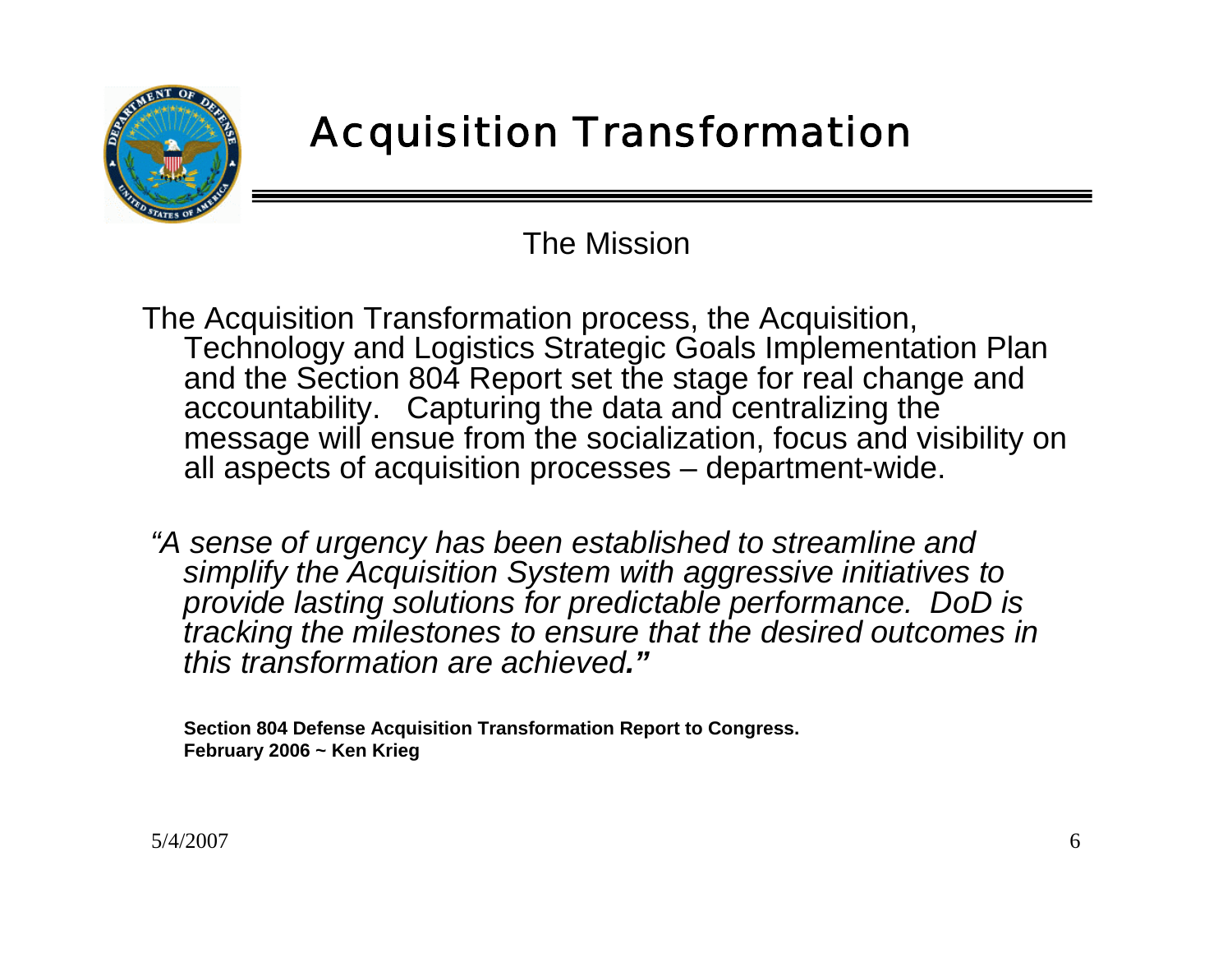

- Acquisition Total Life Cycle Management Culture
- Use the Institutional Reform and Governance Roadmap
- Utilize Tiered Accountability
- Utilize the Enterprise Transition Plan
- Follow the Strategic Communication execution roadmap
- Follow commercial best practices
- Organizational Performance Assessments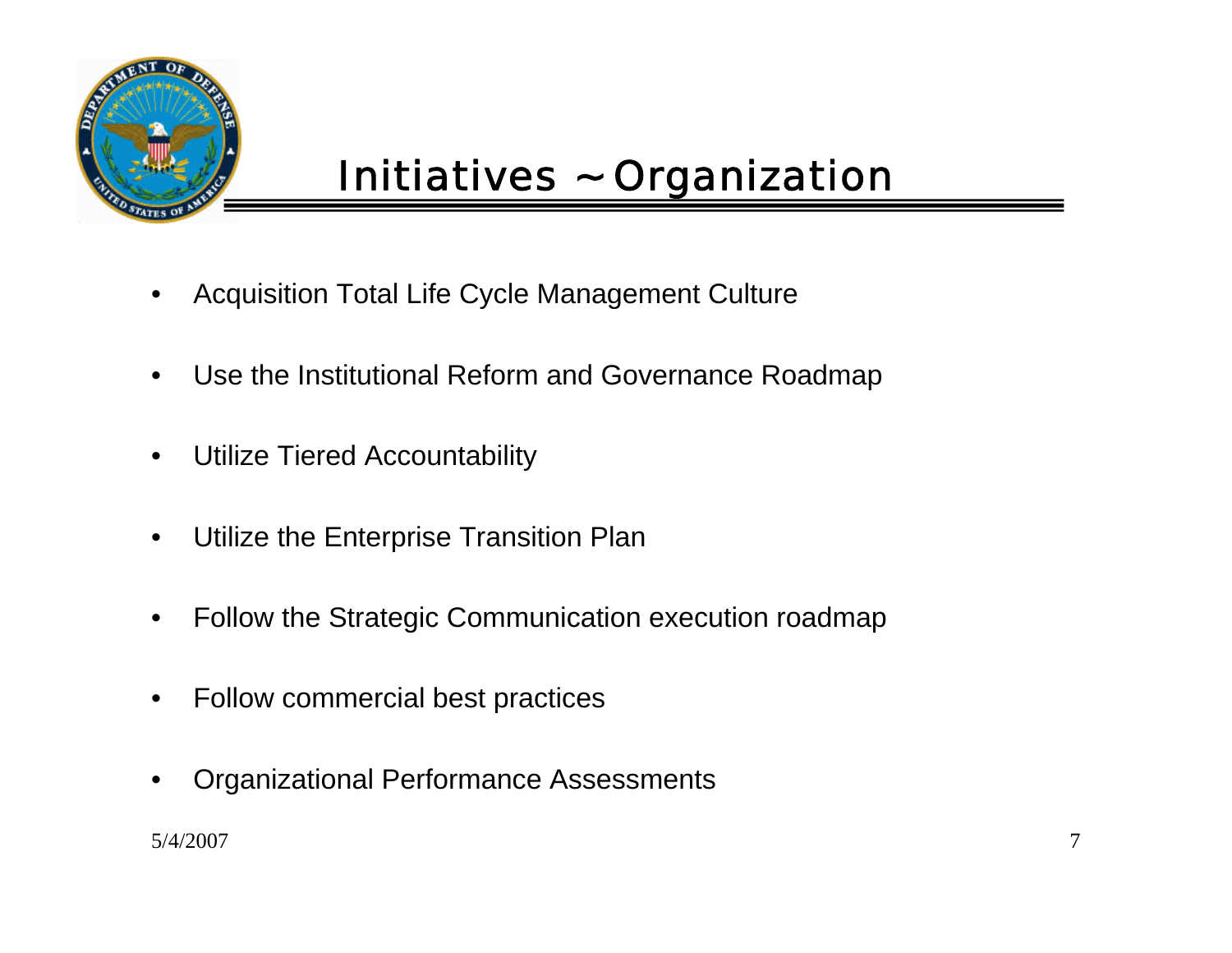

## Initiatives ~ Workforce

- Implement National Security Personnel System
- Implement Personnel & Readiness Civilian Human Capital Strategic Plan 2006-2010
- Modernize structured learning through the Advanced Distributed Learning Initiative
- Appoint a Director of Human Capital Initiatives to oversee implementation of Strategic Goals Implementation Plan
- Incorporate ethics into every level of acquisition workforce training
- Utilize Defense Acquisition University and the Industrial College of the Armed Forces to provide career development and performance support to the acquisition community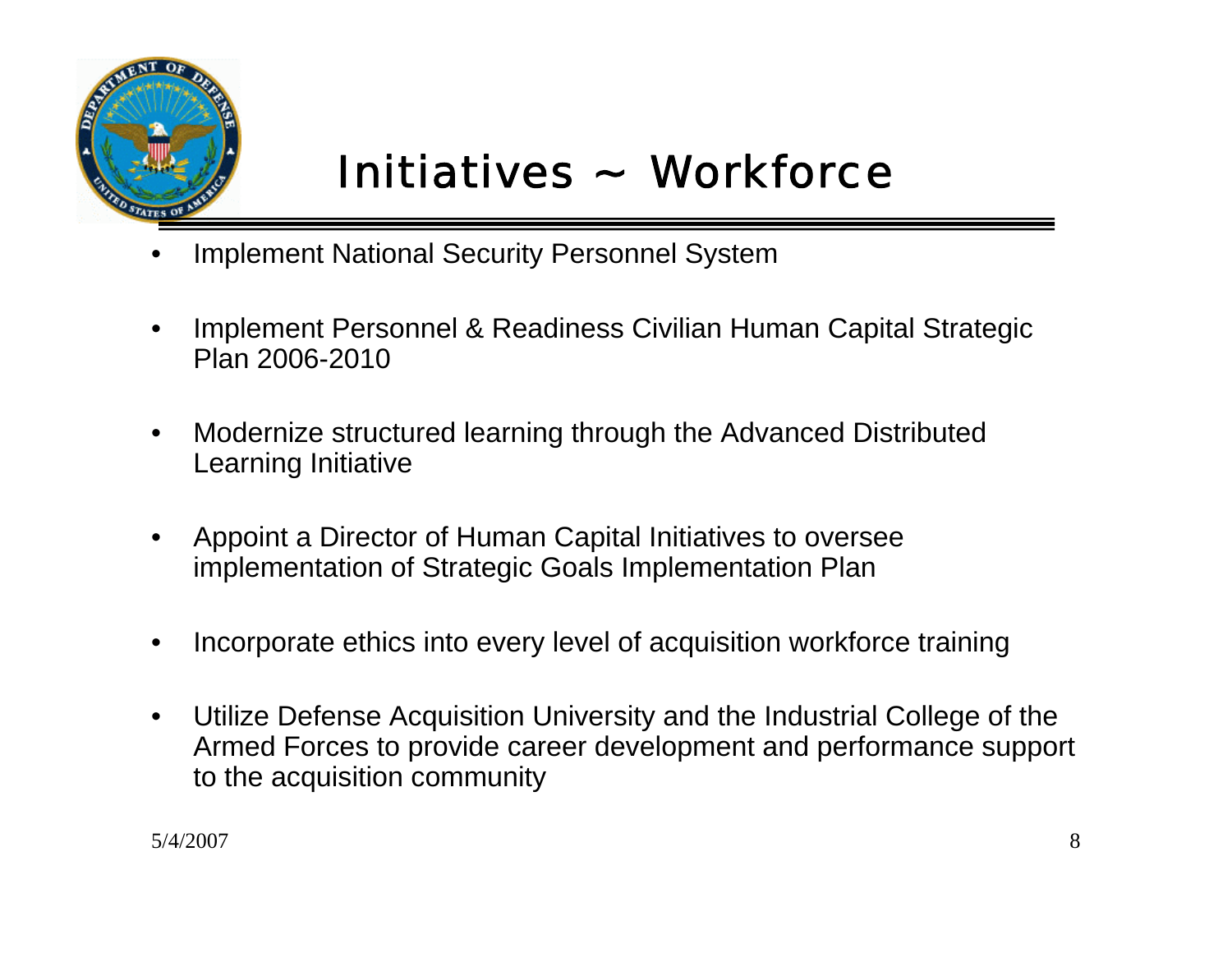

### Initiatives ~ Requirements

- Joint Requirements Oversight Council
- Engage the Combatant Command to comment on future capabilities
- Develop a training course specifically focused on the requirements process
- Performance-Driven Outcomes
- Develop weapons system readiness and sustainment modeling capabilities
- Develop mechanisms for rapid acquisition to meet urgent warfighter needs (includes Joint Rapid Acquisition Cell)
- Capability Portfolio Management (renamed PfM to CPfM and combined with Capabilities based decisions)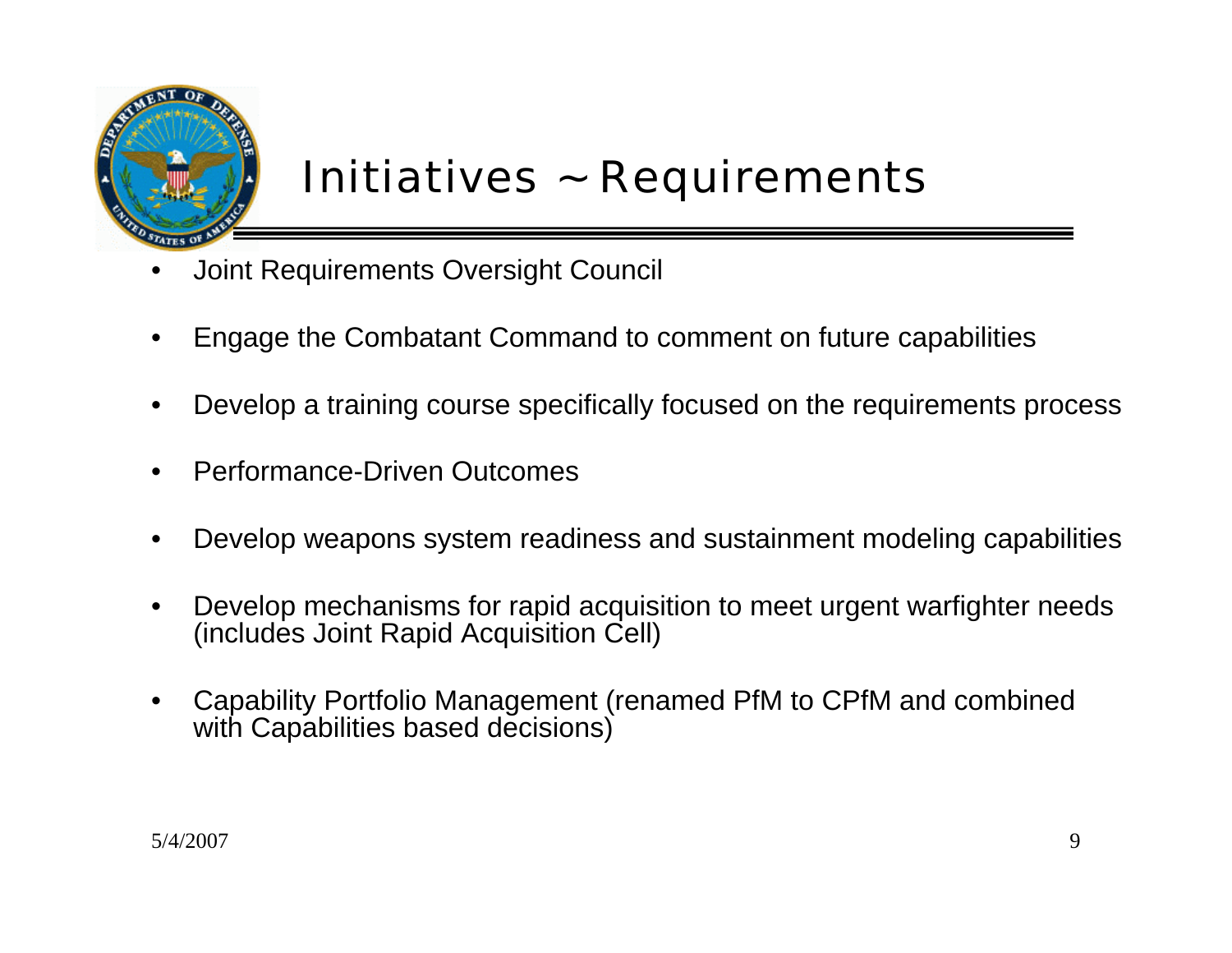

## **Initiatives ~ Acquisition**

- Tri-Chair Concept Decision Reviews
- Time Defined Acquisition
- Evaluation of Alternatives
- Synchronization of Existing Processes
- Investment Balance Reviews
- Small Business Innovative Research
- Acquisition of Services Policy
- Systems Engineering Excellence
- Award Fee and Incentives Policy
- Enterprise Risk Assessment Model Initiatives
- Open, Transparent and Common Shared Data Resources with Defense Acquisition Management Information Retrieval
- Contingency Contracting Initiatives
- Continuous Process Improvement
- Risk Based Source Selection
- Restructure the Defense Acquisition Executive Summary Reviews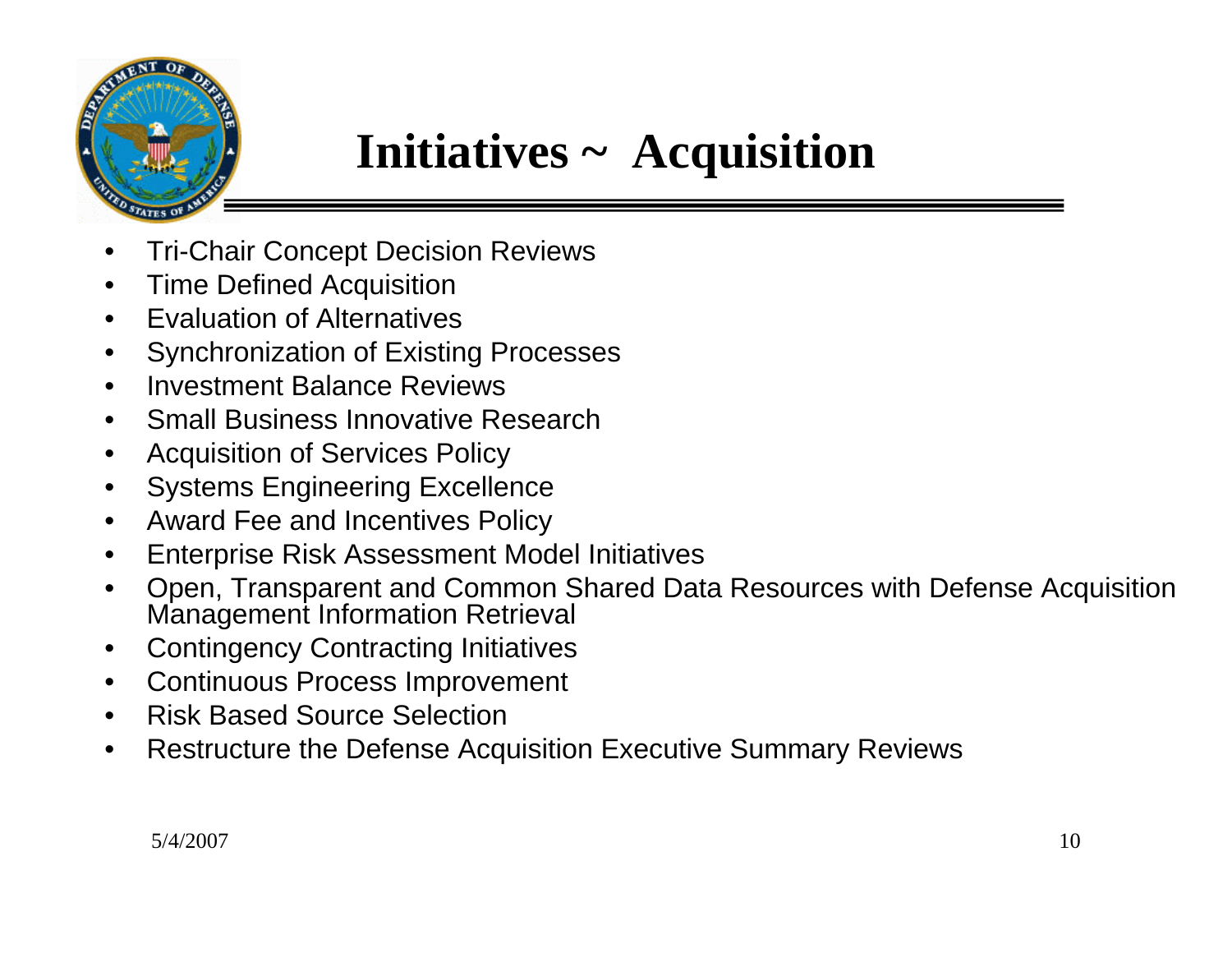

## Initiatives ~ Budget

- Planning, Programming, Budgeting, and Execution through a realistic process
- Program Assessment Rating Tool
- Develop authoritative information sources to provide more accurate cost data
- Wide Area Workflow system expansion
- Establish a new online training course for Program Managers and staff leaders regarding effective meetings to support oversight and the review process
- **Institute Capital Accounts**
- Optimize the Defense Acquisition Board
- Optimize/Eliminate Integrated Product Team process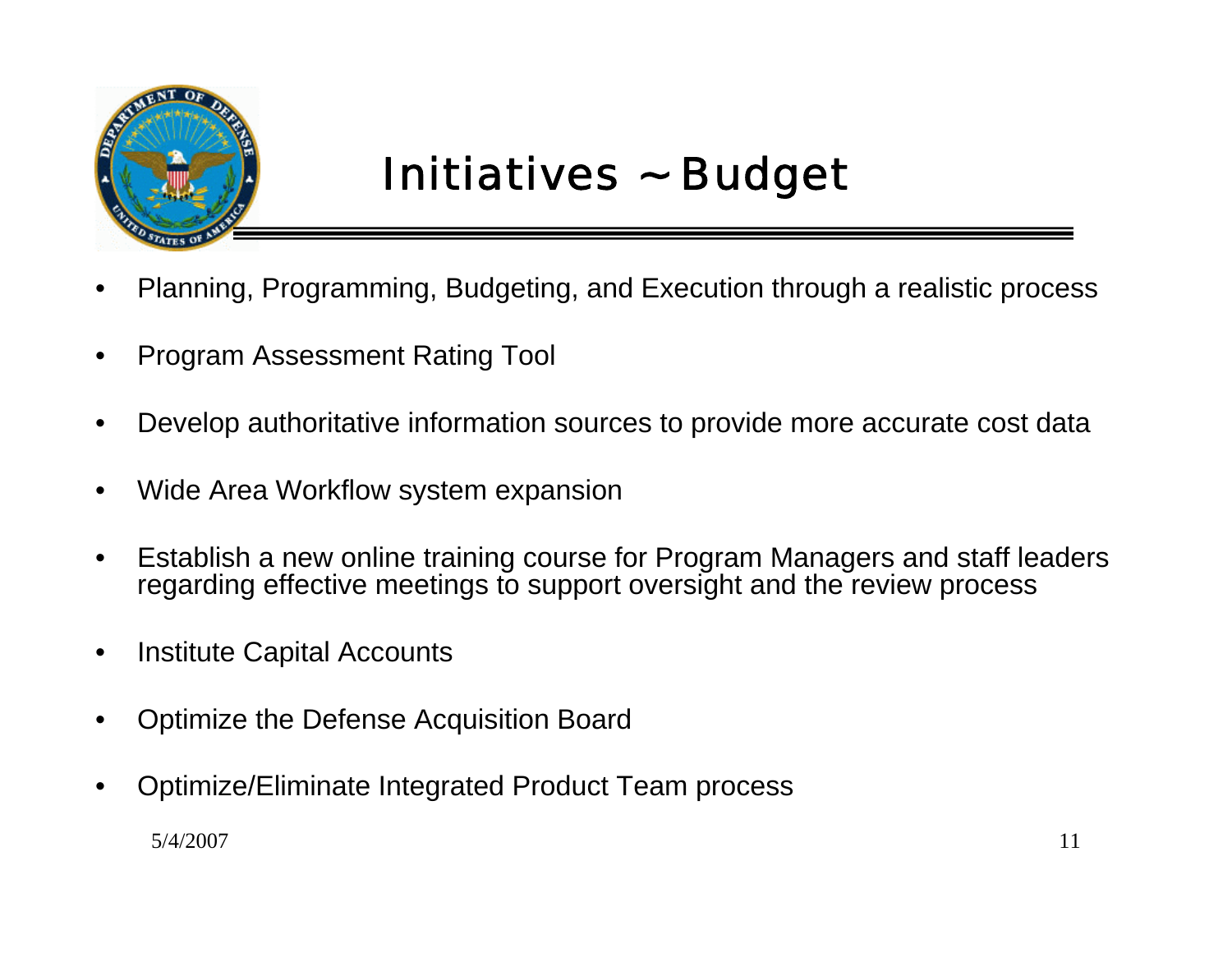

# Initiatives ~ Industry

- Establish baseline criteria for the industrial base
- Reduce certain barriers to entry for non-traditional defense companies
- Improve access to commercial technology
- Better understand and address barriers to entry by reaching out to industry
- Identify strengths and weaknesses in the Small Business Program
- Evaluate contractor vertical integration policies
- Promote innovation and competition by directly funding innovation in science and technology accounts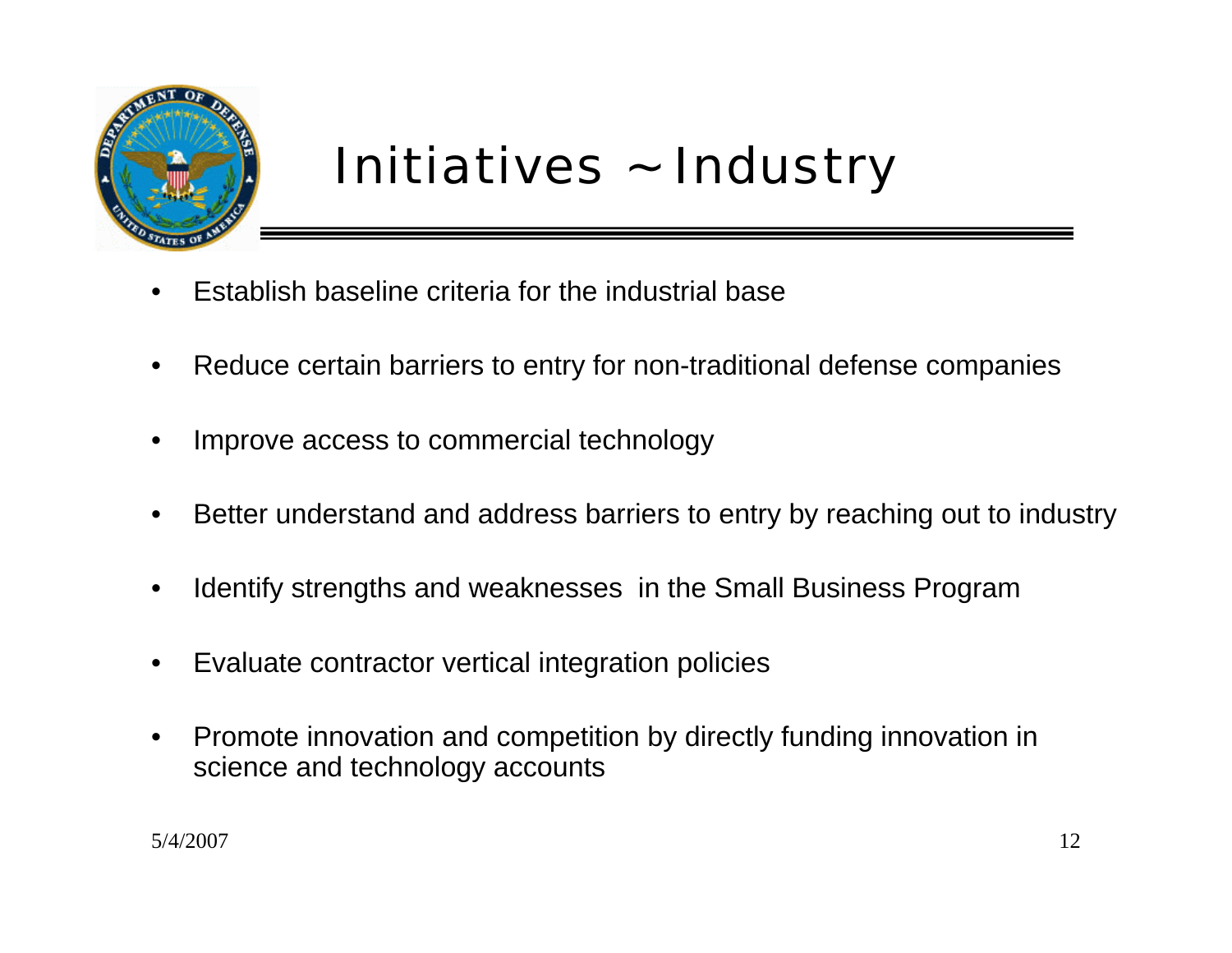

**Outcomes**

#### E X A M P L E Integrate Life Cycle Principle for Warfighter Materiel Readiness @ Best Cost

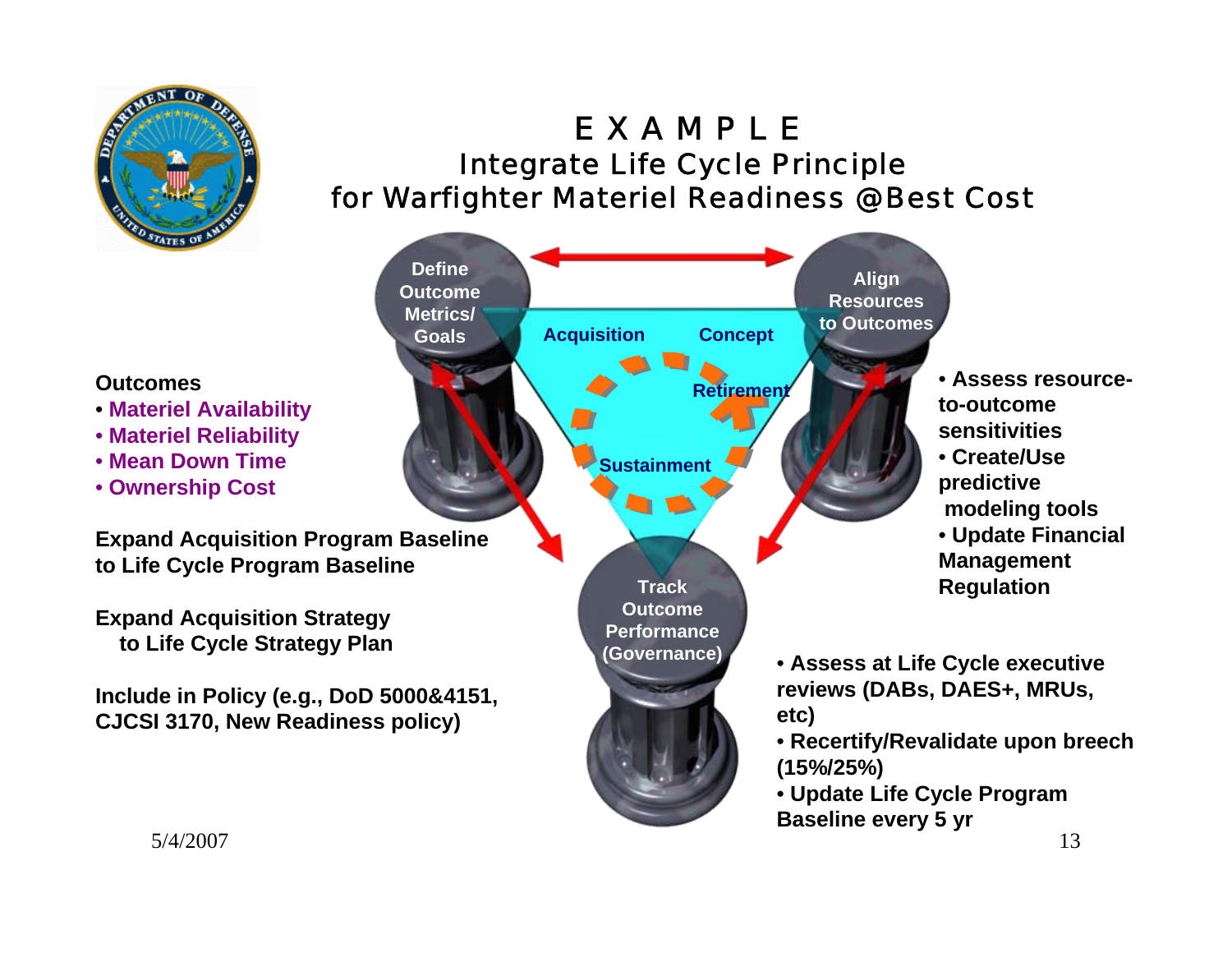

-

# **Bottom Line - THINK NEW**

- •Acquisition Life-Cycle identify and protect from "concept" to "fielding."
- •Identify the gaps and improve communication.
- •Bridge the stove-pipes and create horizontal integration.
- •Make the process more consistent and transparent to achieve community cooperation.
- •Transformation is an outlook, an attitude, a new way of thinking.

**.**